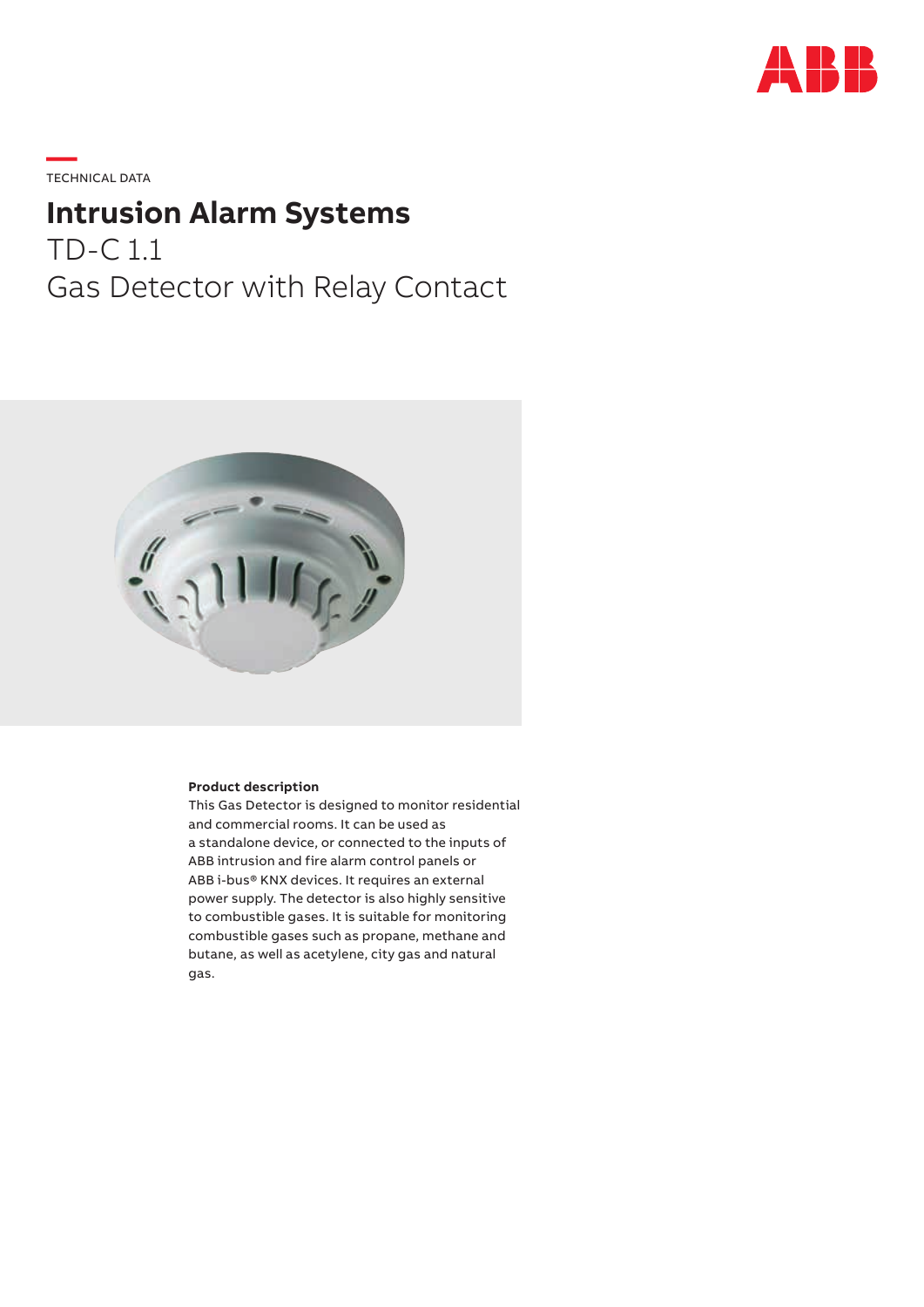#### **Mounting**

First, remove the housing cover (release the snap-in anchor using a small screwdriver). Next, open the cable feed-throughs in the housing base, and screw the base into place. Finally, connect the installation and connecting cables, secure the cables with tiewraps for strain relief, and fit the cover.

The detector is suitable for wall or ceiling mounting.

| <b>Alarms and LED displays</b> |                                                                                                                                   |
|--------------------------------|-----------------------------------------------------------------------------------------------------------------------------------|
| Green LED                      | Ready to operate state                                                                                                            |
| Red LED + acoustic signal      | Permissible gas concentration<br>exceeded:<br>the alarm is triggered when<br>20% of the lower explosion<br>limit (LEL) is reached |
| Red LED + 30 s alarm           | Sensor element heating                                                                                                            |

#### **Measures when an alarm is triggered**

- Open windows and doors
- Do not switch electrical equipment on or off
- Close the gas shut-off valve
- Notify the gas supply company or installer

#### **Gas Detectors should not be installed**

- in small, enclosed rooms (e.g., in a cabinet or behind a curtain)
- directly above a drain or near a fume extractor
- near a door or window
- in areas subject to high levels of humidity, steam or dust

#### **— CAUTION**

The Gas Detector is not approved for use in hazardous areas subject to a risk of explosion.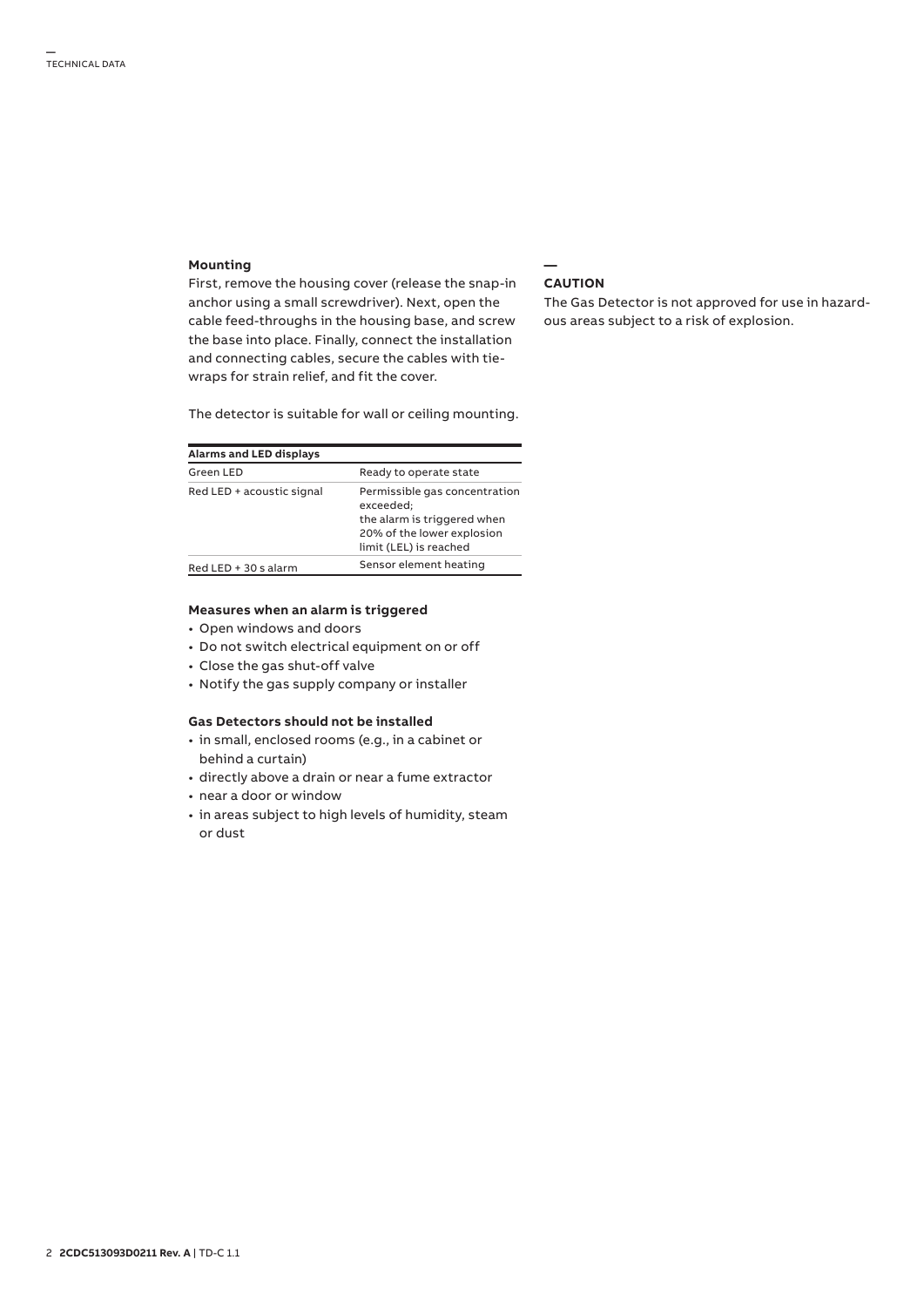**Overview**

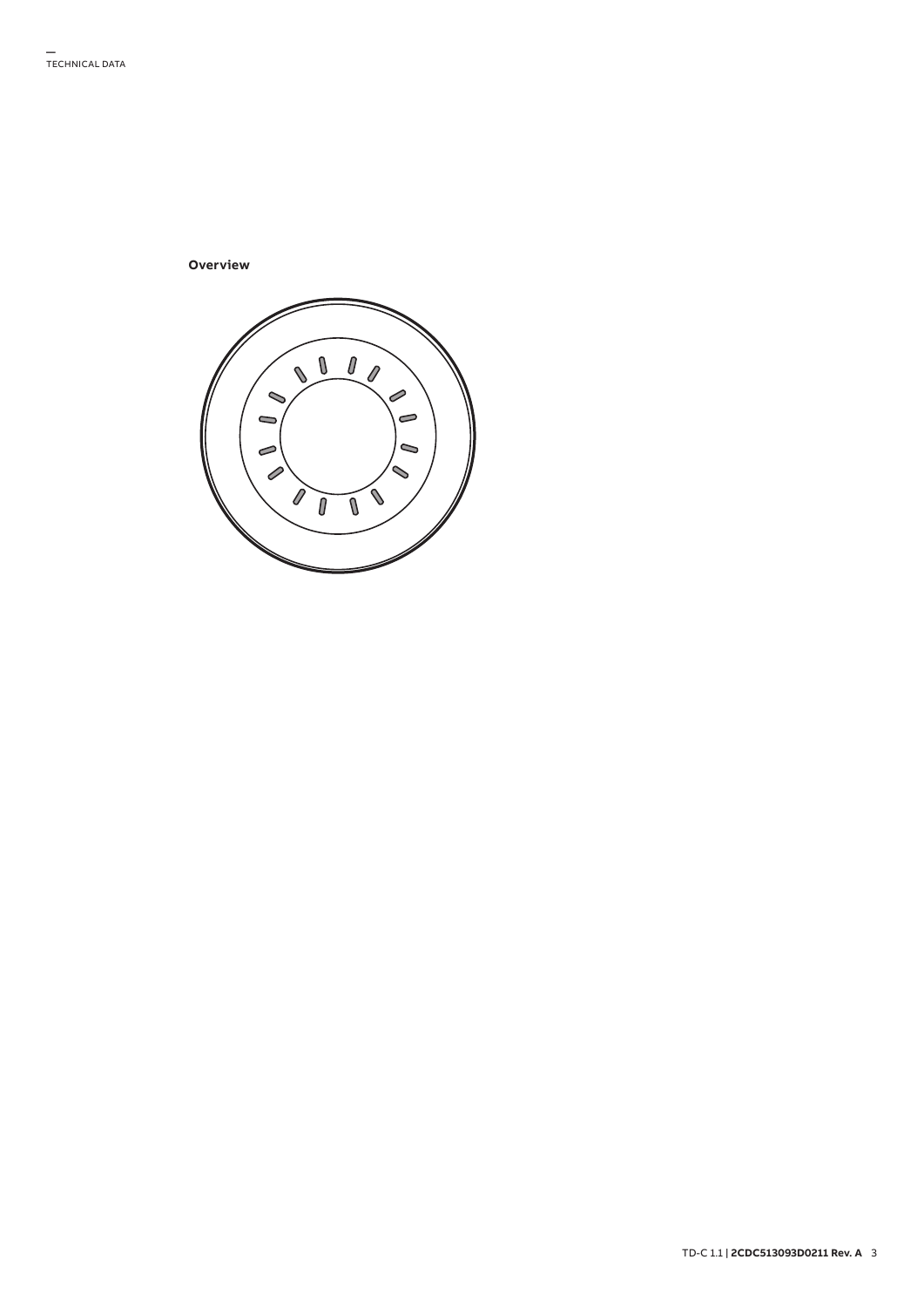

## **LEGEND**

**—**

- **1** Gas sensor
- **2** Operation LED (green)
- **3** Power supply connection
- **4** Relay contact output
- **5** Relay operation jumper
- **6** Alarm LED (red)
- **7** Buzzer jumper
- **8** Buzzer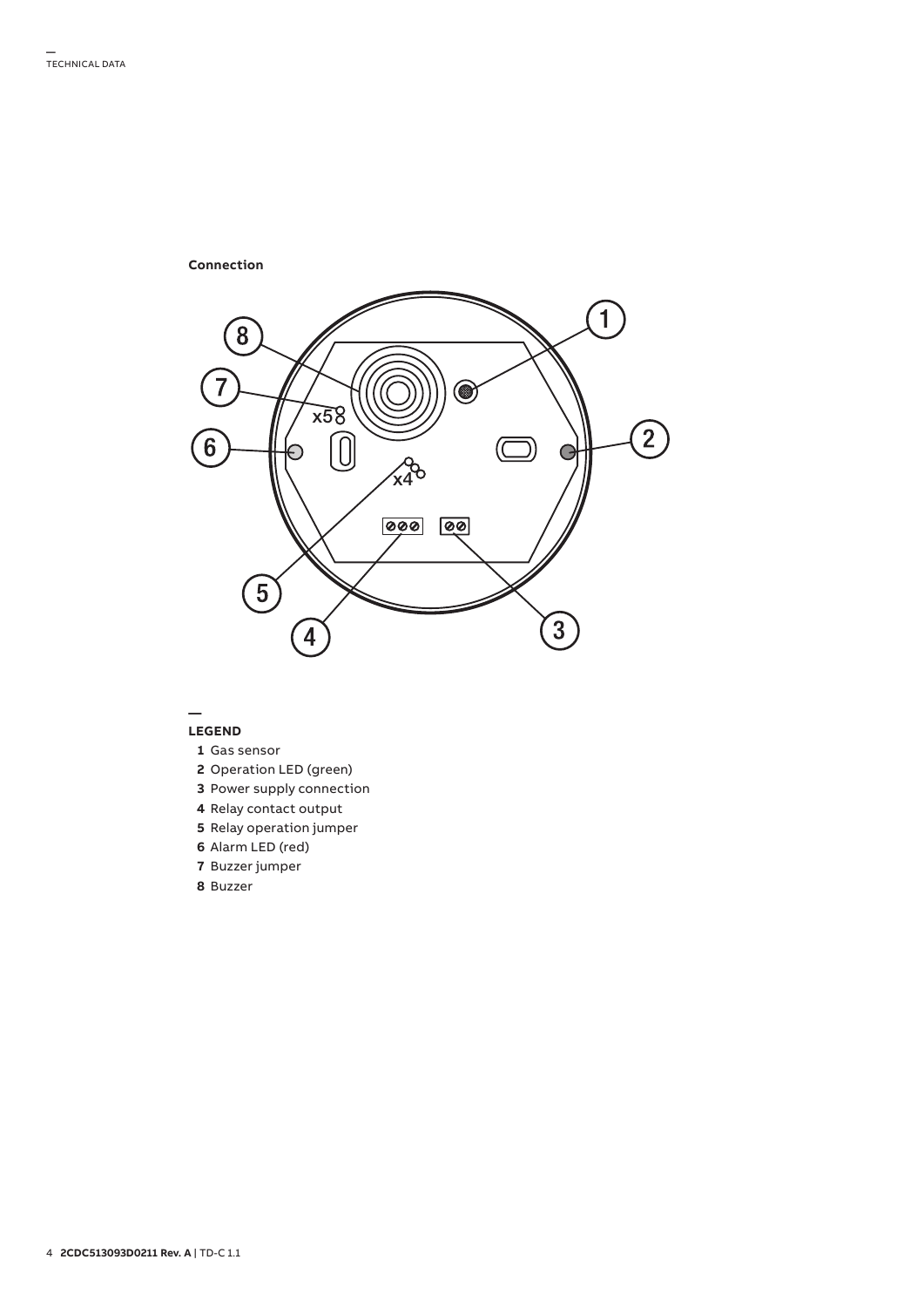**Relay operation**



## **LEGEND**

**—**

- **1** Normal relay operation (picks up in case of an alarm)
- **2** Reverse relay operation (drops out in case of an alarm)

## **Buzzer operation**





## **LEGEND**

**—**

- **1** Jumper closed: buzzer active during alarm
- 2 Jumper open: buzzer inactive during alarm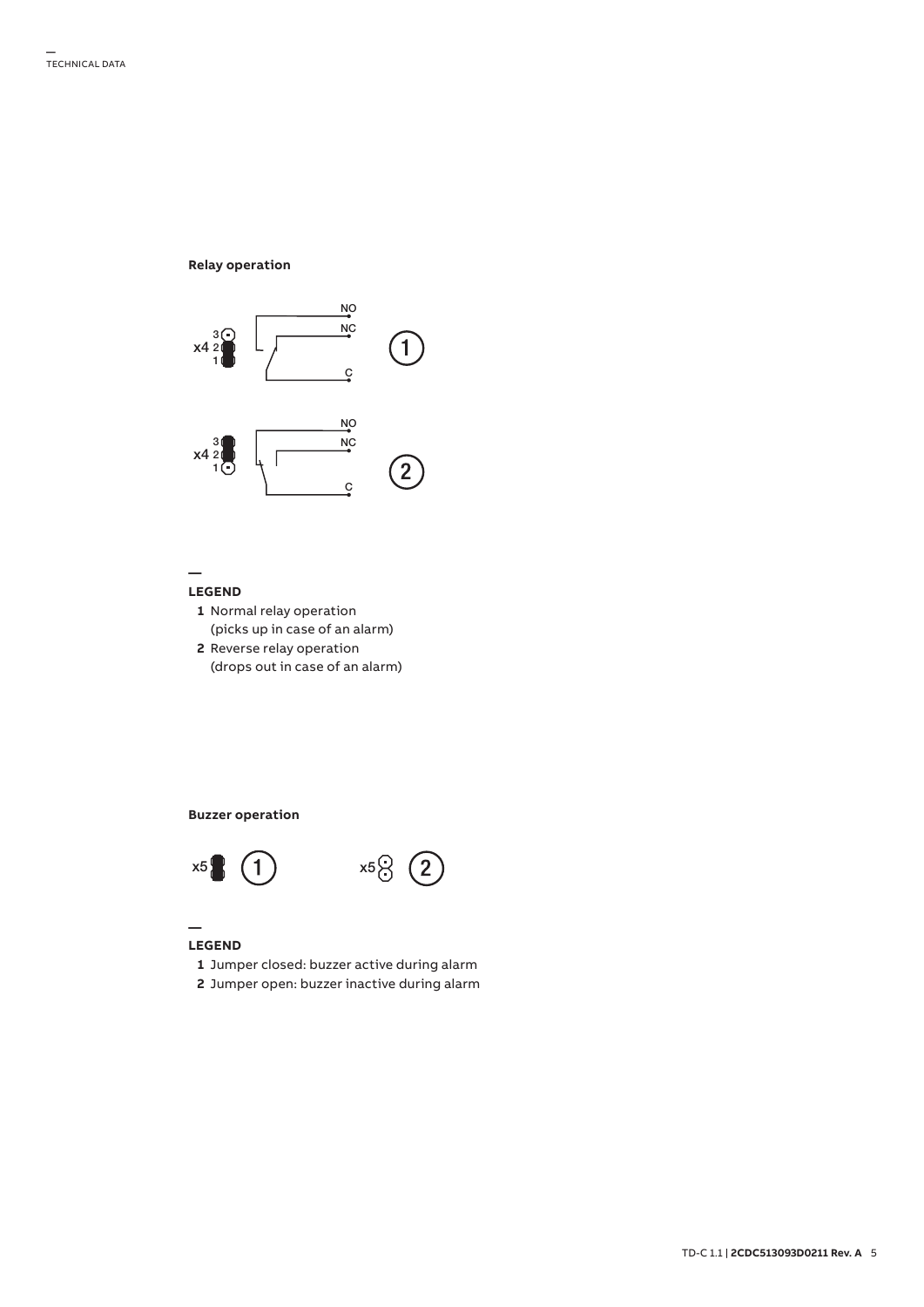

#### **— LEGEND**

- **1** Light gas
- **2** Heavy gas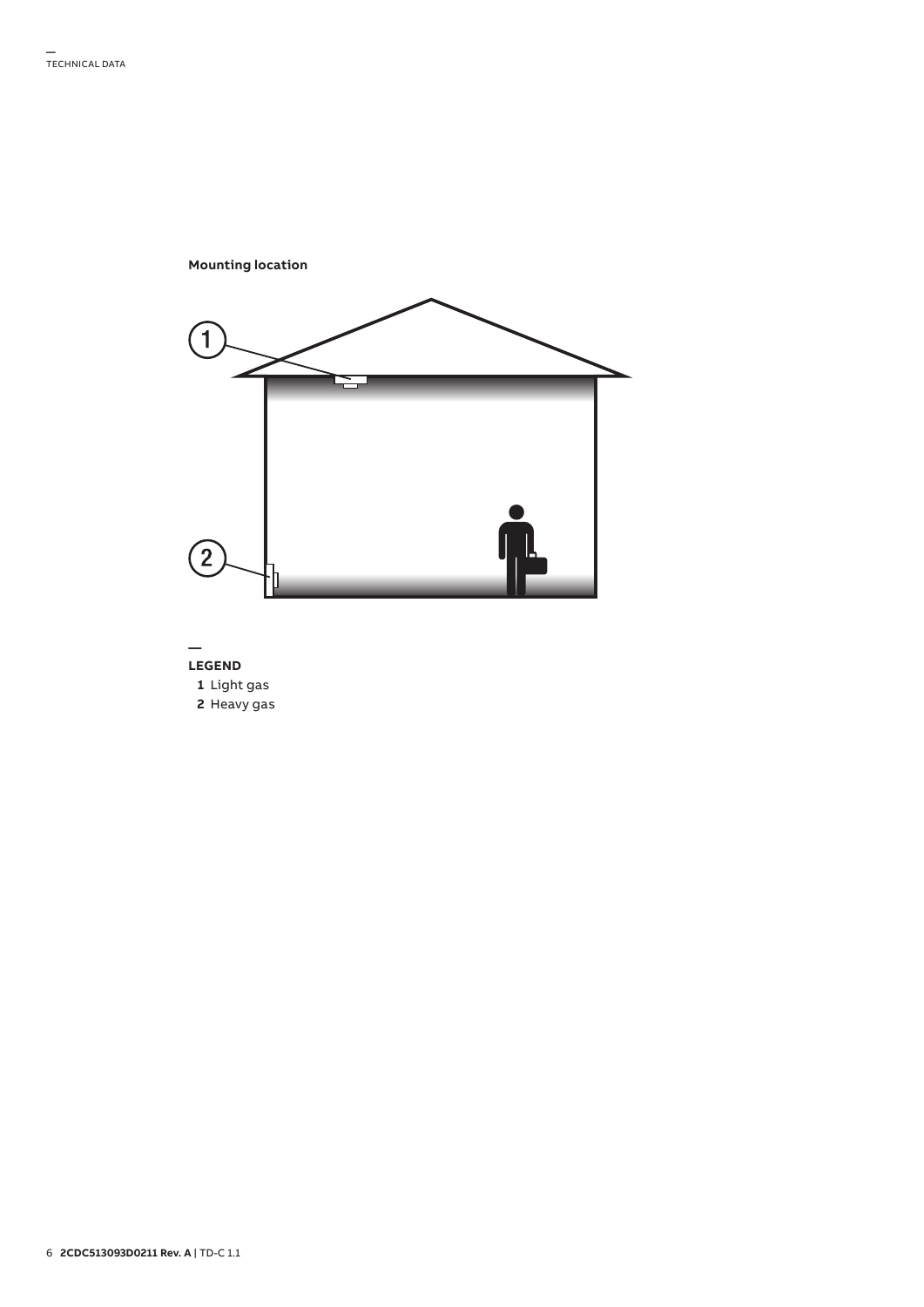| Technical data        |                                       |
|-----------------------|---------------------------------------|
| Voltage $(U_n)$       | 12/24 V DC/AC                         |
| Voltage range $(U_n)$ | 927 V DC                              |
| Max. current          | $< 70 \text{ mA}$                     |
| Alarm contact type    | Changeover relay, 250 V AC, 5 A       |
| <b>LEDs</b>           | 1 Alarm (red)<br>1 Standby (green)    |
| Sensitivity           | 20 % of the explosion limit (propane) |
| <b>Size</b>           | $\varnothing$ 114 mm x 47 mm          |
| Color                 | White                                 |
| Temperature range     | $-10^{\circ}$ C $ + 40^{\circ}$ C     |
| Degree of protection  | <b>IP20</b>                           |
| Environmental class   | II (VdS 2110)                         |
| Weight                | 120q                                  |
| Atmospheric pressure  | Atmosphere up to 2,000 m              |
| Maximum air humidity  | 93 %, no condensation allowed         |

| <b>Ordering details</b> |                                 |                        |                                   |               |                     |  |  |
|-------------------------|---------------------------------|------------------------|-----------------------------------|---------------|---------------------|--|--|
| Device type             | <b>Product name</b>             | Order no.              | bbn 40 13614 Weight<br><b>EAN</b> | 1 pc.<br>[kg] | Packaging<br>[pcs.] |  |  |
| TD-C 1.1                | Gas Detector with Relay Contact | 2CDG220023R0011 552410 |                                   | 0.167         |                     |  |  |